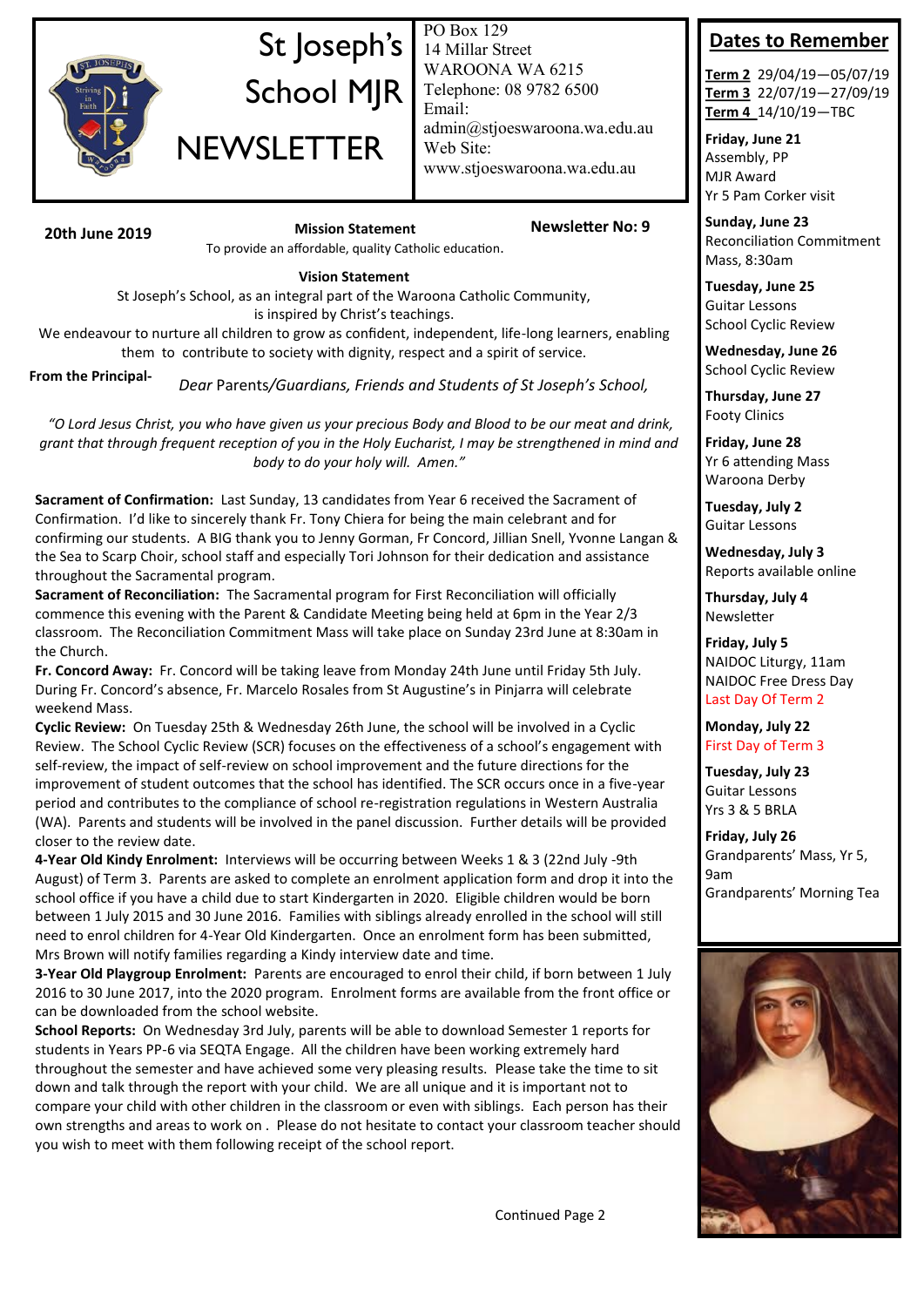### **SCHOOL NEWS**

**NAIDOC Liturgy:** This year's NAIDOC Week falls during the school holidays (7th – 14th July). To acknowledge NAIDOC Week here at school, Jenny Gorman will be organising a whole school Liturgy at 11am on Friday 5th July. This year's NAIDOC Week theme is "Voice. Treaty. Truth. Let's work together for a shared future." Voice. Treaty. Truth were three key elements to the reforms set out in the Uluru Statement from the Heart. These reforms represent the unified position of First Nations Australians. Students can come to school on this day wearing colours representing NAIDOC Week (black, red & yellow).

Travis Bienkowski - Principal Strawing In Faith

# **CONFIRMATION REFLECTIONS 2019**

Two special moments for me were when I got the Oil of Chrism and when I looked back and saw all my friends and family in the pews. Madison **Mathematic Service Contract Contract Contract Contract Contract Contract Contract Contract Contract Contract Contract Contract Contract Contract Contract Contract Contract Contract Contract Contract C** 

A special moment for me was when Father Tony put the Oil of Chrism on my forehead and when my family went for lunch. Rylan and the control of the control of the control of the control of the control of the control of the control of the control of the control of the control of the control of the control of the control of the control of th

A special moment for me was when all the candidates all had to turn around where they were sitting and I saw all my friends and family. Another special moment for me was when us candidates had to go up for the laying of the hands and I liked that because I had all my friends next to me and they would always be there. *Lawson* 

A special moment for me was when Father Tony put the Oil of Chrism onto my head. Christian

The most special moment for me was when we turned around and saw everyone who was there for us and supported us. The second most special moment for me was when we got Oil on our head it felt weird but it felt like I could feel Jesus and God in my heart. Nash

The Oil of Chrism being put on my forehead, standing up and turning around to see all the people who were supporting us, standing in front of the altar and everyone taking photos of us and going home and listening to everyone's stories. Taylah The most significant parts of Confirmation for me were turning around and seeing all my family there to support me. It reminded me how no matter which path I take they will always support me and love me. The second most significant part of Confirmation was standing up on the altar with all my friends and realizing how lucky I am to have all these friends to support me. In the mass, I realized how much love and support I have from my family, parish, friends and teachers. *Indi* My most special moments of the Confirmation mass was when Father Tony rubbed the oil of Chrism on my head and when my Nan had her right hand on my right shoulder, also when Father Tony did the laying of the hands, it felt like he was giving me the Holy Spirit. Ben

My special moment at Confirmation was when we all went into a semi-circle and Father Tony would bless us and then we would go back to our seats. Mitchell

The day I asked my sponsor-Aunty Katie to be my sponsor for Confirmation was so special. I was nervous at once, but it was so worth it. Aunty Katie was so excited and I was too. The most special thing for me at Confirmation was going up to receive the Oil of Chrism. I walked up the row nervously but when Aunty Katie gave Fr. Concord the white card saying my saint's name and my confirmation details on it and put her right hand on my right shoulder my nervous feeling went away. Then Father Tony put a lot of Oil of Chrism on my forehead, but that just makes me more blessed! Eva

My favourite part of the Mass was when we had to turn around and so our family and friends that are supporting us to help us to be strong and happier. Knowing that people that will support you no matter the situation or if they get angry or annoyed, they will be there. Charlotte

On Sunday the 16th of June 2019, I was one of the lucky ones, to receive Confirmation. It was one of the best times in my life. I was with all my friends and had a whole lot of people supporting me including my whole family. I had a magnificent time it was so special and magical to me. It had so many significant parts, but one that really stood out for me was when Fr. Tony asked us to come up and put their right hand over the audience and do a prayer after him. That moment I looked at my family and they were smiling and looked so happy for me and I realized they are going to support me through my whole life and will always be there for me. I also realized I am really grateful for everyone around me and I needed to say a big thank you to them all, so I did. On that day I was joyful and knew I would always remember that day. Jaimee The most special part of Confirmation was going up the front and looking out and seeing everybody that had come to celebrate with us, and blessing every body. I also loved the laying of the hands, I thought it was very special especially because it was silent. *Ellise* 

#### **AND YOU THINK YOU ARE RIGHT!** by Michael Herbert

We usually think we are right......so did these people:

1876: This telephone has too many shortcomings to be seriously considered as a means of communication. Western Union Internal Memo. 1903: The horse is here to stay, but the automobile is only a novelty, a fad. Banker advising not to invest in Henry Ford's Motor Company.

1946: Television won't last because people will soon get tired of staring at a plywood box every night. Darryl Zanuck, Movie Producer, 20th **Century Fox.** 

1977: There is no reason for any individual to have a computer in his home. Ken Olson, founder of Digital Equipment Corporation.

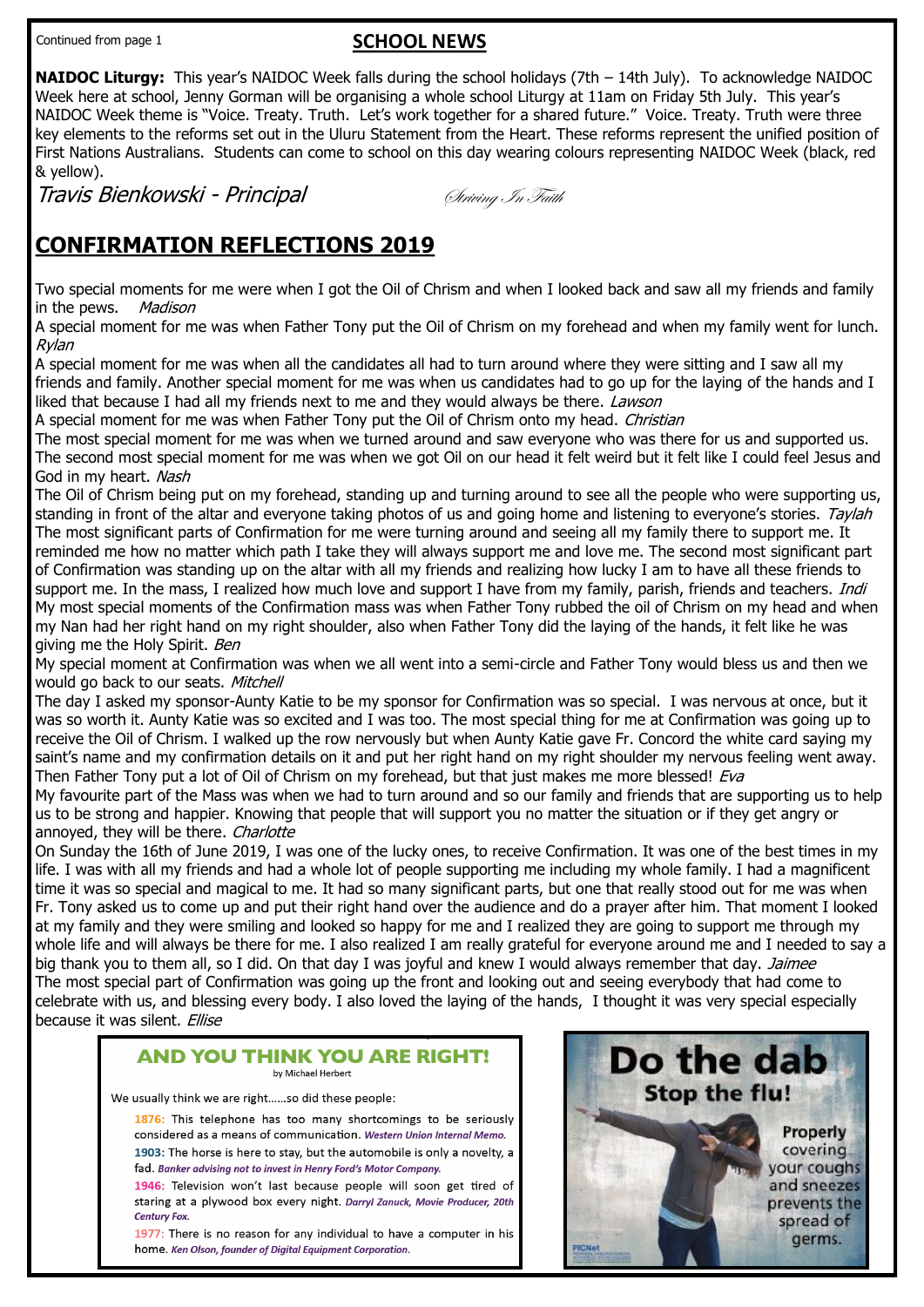| <b>Parish Mass Times</b>                                                                                                                                                                 |                                                                                                                                                                                                             |                                                                                                       |                                                                                                                                                                                                                                                                    |                                                                |  |
|------------------------------------------------------------------------------------------------------------------------------------------------------------------------------------------|-------------------------------------------------------------------------------------------------------------------------------------------------------------------------------------------------------------|-------------------------------------------------------------------------------------------------------|--------------------------------------------------------------------------------------------------------------------------------------------------------------------------------------------------------------------------------------------------------------------|----------------------------------------------------------------|--|
|                                                                                                                                                                                          | SUNDAY: 8.30am                                                                                                                                                                                              |                                                                                                       | WEEKDAYS: Wednesday & Friday 9:00am Waroona                                                                                                                                                                                                                        |                                                                |  |
| SACRAMENT OF PENANCE: 3rd & 4th Sundays, 8.00am Waroona                                                                                                                                  |                                                                                                                                                                                                             |                                                                                                       |                                                                                                                                                                                                                                                                    |                                                                |  |
|                                                                                                                                                                                          | Parish Priest: Fr Concord Bagaoisan Phone: 9733 1225                                                                                                                                                        |                                                                                                       |                                                                                                                                                                                                                                                                    |                                                                |  |
| <b>Altar Servers</b>                                                                                                                                                                     |                                                                                                                                                                                                             |                                                                                                       | <b>St Patrick's Church Cleaning Roster</b>                                                                                                                                                                                                                         |                                                                |  |
| June 23 :                                                                                                                                                                                | MJ & Monette A                                                                                                                                                                                              | June 22 :                                                                                             | Ange Ferraro & Carmel Look                                                                                                                                                                                                                                         |                                                                |  |
| June 30:                                                                                                                                                                                 | No servers                                                                                                                                                                                                  | June 29 :<br>Pat Henderson, Jun & Edeliza Calma<br>July $6:$<br>Elena Brown, Rita Rae, Lucy Pisconeri |                                                                                                                                                                                                                                                                    |                                                                |  |
| July $7:$                                                                                                                                                                                | <b>No Servers</b>                                                                                                                                                                                           |                                                                                                       |                                                                                                                                                                                                                                                                    |                                                                |  |
|                                                                                                                                                                                          |                                                                                                                                                                                                             |                                                                                                       |                                                                                                                                                                                                                                                                    |                                                                |  |
| <b>Child Car Seats</b><br>Make the safest choice                                                                                                                                         | $\rm{Go}$<br>Find & compare About child car seats Testing & rating<br>Search<br>About us                                                                                                                    |                                                                                                       |                                                                                                                                                                                                                                                                    |                                                                |  |
|                                                                                                                                                                                          | <b>Legal requirements</b>                                                                                                                                                                                   |                                                                                                       |                                                                                                                                                                                                                                                                    | Parenting                                                      |  |
|                                                                                                                                                                                          | Correct child car seats for children's age and size                                                                                                                                                         |                                                                                                       |                                                                                                                                                                                                                                                                    | Connection                                                     |  |
|                                                                                                                                                                                          | All children must be safely fastened in the correct child car seat for their age and size. A child<br>who is properly secured in an approved child car seat is less likely to be injured or killed in a car |                                                                                                       |                                                                                                                                                                                                                                                                    | upporting WA parents                                           |  |
|                                                                                                                                                                                          | crash than one who is not.                                                                                                                                                                                  |                                                                                                       |                                                                                                                                                                                                                                                                    |                                                                |  |
|                                                                                                                                                                                          |                                                                                                                                                                                                             |                                                                                                       | <b>WORKSHOP CALENDAR 2019</b>                                                                                                                                                                                                                                      |                                                                |  |
|                                                                                                                                                                                          |                                                                                                                                                                                                             |                                                                                                       | <b>TALKING ABOUT KIDS</b>                                                                                                                                                                                                                                          | <b>CIRCLE OF SECURITY EVENING</b>                              |  |
|                                                                                                                                                                                          | Approved rear facing<br>Approved forward facing Su<br>child car seat.<br>forward facing child car child car seat or booster height to use adult lap-                                                        |                                                                                                       | Where: Halls Head Rec Centre, 42<br><b>Honeysuckle Ramble</b>                                                                                                                                                                                                      | Where: Child and Parent Centre-Dudley<br>Park, Kooljack Street |  |
|                                                                                                                                                                                          | seat.<br>seat<br>sash seathelt                                                                                                                                                                              |                                                                                                       | When: Thursday 15 August to 12 September                                                                                                                                                                                                                           | When: Thursday 15 August to 19 <sup>th</sup>                   |  |
|                                                                                                                                                                                          |                                                                                                                                                                                                             | 2019                                                                                                  | Time: 10:00am-12:30pm                                                                                                                                                                                                                                              | September 2019<br>Time: 6:30pm-8:30pm                          |  |
|                                                                                                                                                                                          | <b>National child restraint laws</b>                                                                                                                                                                        |                                                                                                       | <b>TUNING INTO KIDS EVENING</b>                                                                                                                                                                                                                                    | <b>1.2.3 MAGIC &amp; EMOTIONS</b>                              |  |
|                                                                                                                                                                                          |                                                                                                                                                                                                             |                                                                                                       | Where: Child and Parent Centre Dudley                                                                                                                                                                                                                              | Where: Meadow Springs GoodStart 19                             |  |
| restraint                                                                                                                                                                                | • Children up to the age of six months must be secured in an approved rearward facing                                                                                                                       |                                                                                                       | Park, Kooljack street                                                                                                                                                                                                                                              | Pebble Beach Boulevard                                         |  |
| . Children aged from six months old but under four years old must be secured in either a                                                                                                 |                                                                                                                                                                                                             |                                                                                                       | When: Tuesdays 13 August to 17<br>September 2019                                                                                                                                                                                                                   | When: Every Monday 9,16,23 September<br>2019                   |  |
| rear or forward facing approved child restraint with an inbuilt harness<br>. Children under four years old cannot travel in the front seat of a vehicle with two or more                 |                                                                                                                                                                                                             |                                                                                                       | Time: 6:30pm - 8:30pm                                                                                                                                                                                                                                              | Time: 6.30pm - 8:30pm                                          |  |
| rows                                                                                                                                                                                     |                                                                                                                                                                                                             |                                                                                                       | <b>BRINGING UP GREAT KIDS</b>                                                                                                                                                                                                                                      | <b>MANAGE THE MORNING MADNES</b>                               |  |
| . Children aged from four years old but under seven years old must be secured in a forward<br>facing approved child restraint with an inbuilt harness or an approved booster seat        |                                                                                                                                                                                                             |                                                                                                       | Where: Halls Head Rec Centre, 42                                                                                                                                                                                                                                   | Where: Mandurah Baptist Church, 370                            |  |
| - Children aged from four years old but under seven years old cannot travel in the front seat                                                                                            |                                                                                                                                                                                                             |                                                                                                       | <b>Honeysuckle Ramble</b><br>When: Tuesday 13 August to 17 September                                                                                                                                                                                               | Pinjarra Road<br>When: Friday 30 August                        |  |
| of a vehicle with two or more rows, unless all other back seats are occupied by children<br>younger than seven years in an approved child restraint or booster seat                      |                                                                                                                                                                                                             |                                                                                                       |                                                                                                                                                                                                                                                                    | Time: 10:00am-12:00pm                                          |  |
| • Children aged from seven years old but under 16 years old who are too small to be                                                                                                      |                                                                                                                                                                                                             |                                                                                                       | Time: 10.00am-12:00pm<br><b>TOILET TRAINING TIPS</b>                                                                                                                                                                                                               | <b>BEAT THE BEDTIME BATTLES</b>                                |  |
| restrained by a seatbelt properly adjusted and fastened are strongly recommended to use<br>an approved booster seat                                                                      |                                                                                                                                                                                                             |                                                                                                       |                                                                                                                                                                                                                                                                    |                                                                |  |
| • Children in booster seats must be restrained by a suitable lap and sash type approved                                                                                                  |                                                                                                                                                                                                             |                                                                                                       | Where: Mandurah Baptist Church, 370<br>Pinjarra Road                                                                                                                                                                                                               | Where: Mandurah Baptist Church, 370<br>Pinjarra Road           |  |
| seatbelt that is properly adjusted and fastened, or by a suitable approved child safety                                                                                                  |                                                                                                                                                                                                             |                                                                                                       | When: Friday 13 September                                                                                                                                                                                                                                          | When: Friday 20 September                                      |  |
|                                                                                                                                                                                          | harness that is properly adjusted and fastened.                                                                                                                                                             |                                                                                                       | Time: 10:00am-12:00pm                                                                                                                                                                                                                                              | Time: 10:00am-12:00pm                                          |  |
| If your child is too small for the child restraint specified for their age, they should be kept in their<br>current child restraint until it is safe for them to move to the next level. |                                                                                                                                                                                                             |                                                                                                       | <b>WORKSHOP BOOKINGS DETAILS</b><br><b>PARENTING CONNECTION PEEL</b>                                                                                                                                                                                               |                                                                |  |
| If your child is too large for the child restraint specified for their age, they may move to the next                                                                                    |                                                                                                                                                                                                             |                                                                                                       | Mobile: 0402 517 389                                                                                                                                                                                                                                               |                                                                |  |
| level of child restraint.                                                                                                                                                                |                                                                                                                                                                                                             |                                                                                                       | Email: peel.pcwa@anglicarewa.org.au<br>Supported by                                                                                                                                                                                                                |                                                                |  |
| For more information, see When can I move my child to the next type of car seat?                                                                                                         |                                                                                                                                                                                                             |                                                                                                       |                                                                                                                                                                                                                                                                    | <b>Anglicare</b> wa                                            |  |
|                                                                                                                                                                                          |                                                                                                                                                                                                             |                                                                                                       |                                                                                                                                                                                                                                                                    |                                                                |  |
|                                                                                                                                                                                          |                                                                                                                                                                                                             |                                                                                                       |                                                                                                                                                                                                                                                                    |                                                                |  |
|                                                                                                                                                                                          |                                                                                                                                                                                                             |                                                                                                       | <b>UNIFORM SHOP</b><br>The uniform shop will be open every Monday between<br>8:40am-9:40am during school term. If you need to order<br>something outside of the usual uniform day and hour, please fill<br>in an order form (either collect one from the office or |                                                                |  |
| <b>CANTEEN ROSTER</b>                                                                                                                                                                    |                                                                                                                                                                                                             |                                                                                                       |                                                                                                                                                                                                                                                                    |                                                                |  |
|                                                                                                                                                                                          |                                                                                                                                                                                                             |                                                                                                       |                                                                                                                                                                                                                                                                    |                                                                |  |
|                                                                                                                                                                                          |                                                                                                                                                                                                             |                                                                                                       |                                                                                                                                                                                                                                                                    |                                                                |  |
|                                                                                                                                                                                          |                                                                                                                                                                                                             |                                                                                                       |                                                                                                                                                                                                                                                                    |                                                                |  |
|                                                                                                                                                                                          |                                                                                                                                                                                                             |                                                                                                       | download from the school website) and leave it with full                                                                                                                                                                                                           |                                                                |  |
|                                                                                                                                                                                          |                                                                                                                                                                                                             |                                                                                                       | payment (correct money if paying by cash) in the office. The                                                                                                                                                                                                       |                                                                |  |
| Monday, June 24: Natasha Williams, Natalie Woods                                                                                                                                         |                                                                                                                                                                                                             |                                                                                                       | uniform shop volunteers will fill the order when they are in on                                                                                                                                                                                                    |                                                                |  |
|                                                                                                                                                                                          |                                                                                                                                                                                                             |                                                                                                       | the next Monday, sending the items home with your eldest                                                                                                                                                                                                           |                                                                |  |
| Thursday, June 27 : Bec Whitbread                                                                                                                                                        |                                                                                                                                                                                                             |                                                                                                       | child. "Buy & Sell Waroona School Uniforms" is a Facebook page                                                                                                                                                                                                     |                                                                |  |
| Monday, July 1:                                                                                                                                                                          |                                                                                                                                                                                                             |                                                                                                       | set up for Waroona schools second hand uniforms also.                                                                                                                                                                                                              |                                                                |  |
|                                                                                                                                                                                          | Michael McDonald, Natalie Woods,                                                                                                                                                                            |                                                                                                       | <b>Eftpos facilities are available</b>                                                                                                                                                                                                                             |                                                                |  |
|                                                                                                                                                                                          | Karen Ruben                                                                                                                                                                                                 |                                                                                                       |                                                                                                                                                                                                                                                                    |                                                                |  |
| Thursday, July 4:                                                                                                                                                                        | Eden Pisconeri, Bec Whitbread,                                                                                                                                                                              |                                                                                                       |                                                                                                                                                                                                                                                                    |                                                                |  |

Sarah Racco

**WE ARE STILL LOOKING FOR MORE CANTEEN VOLUNTEERS. IF YOU CAN HELP, PLEASE CONTACT MRS BROWN.** 

St Joseph's School, Waroona would like to recognise the continued support of Alcoa Australia in partnering with the school on many projects throughout the year.